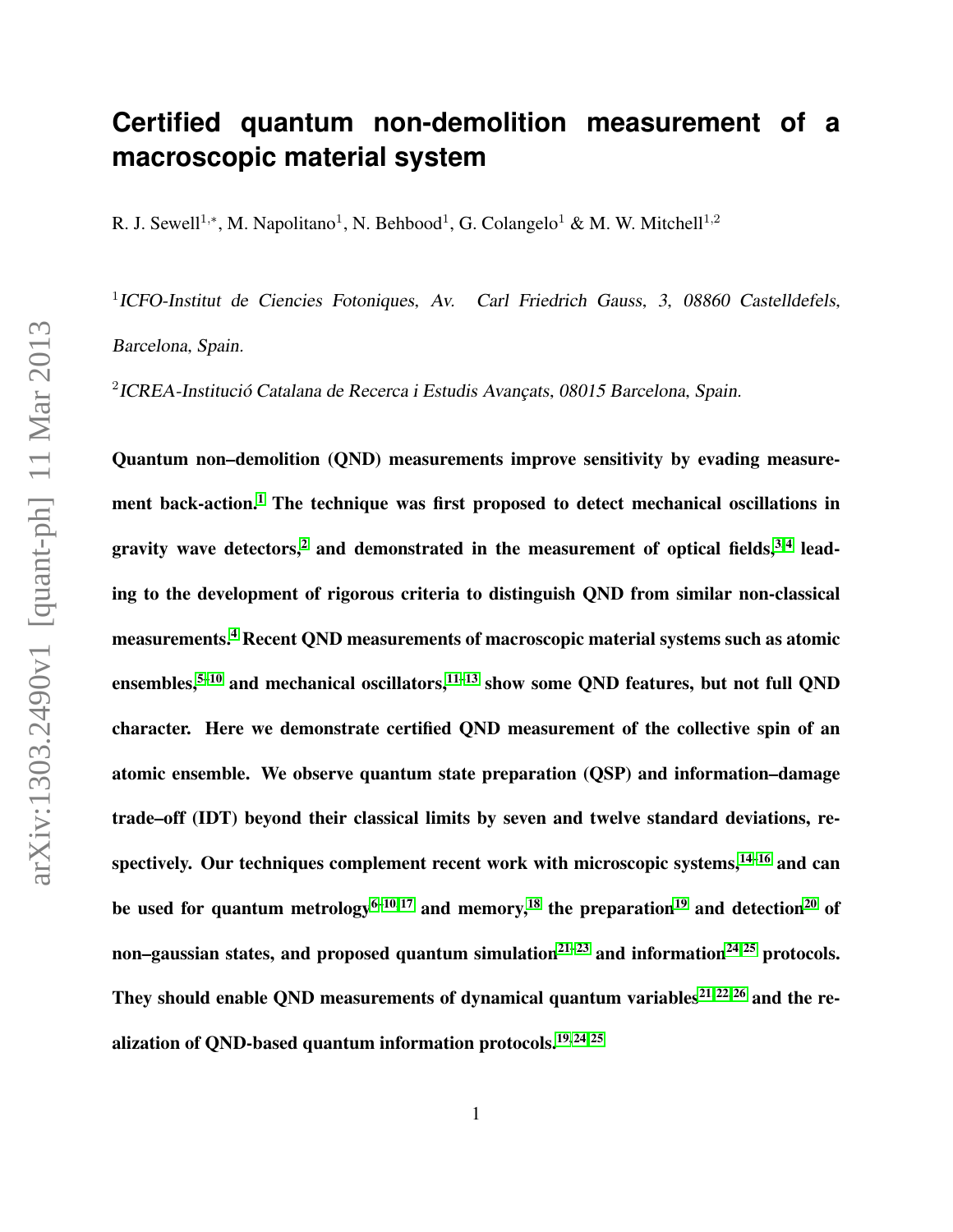In a QND measurement, *meter*  $(X<sub>m</sub>)$  and *system*  $(X<sub>s</sub>)$  variables interact via an appropriate Hamiltonian and become entangled. Direct measurement of  $X<sub>m</sub>$  then provides indirect information about  $X_s$  without destroying the system or altering  $X_s$ . In the formulation of Roch *et al.*,<sup>[3](#page-11-2)</sup> QND measurement of continuous variables, as used to describe systems with more than a few particles, is quantified by three figures of merit:  $\Delta X_{\text{m}}^2$  describes the measurement noise referred to the input,  $\Delta X_s^2$  describes the variance in  $X_s$  added by the QND interaction, and  $\Delta X_{\text{slm}}^2$  describes the post– measurement conditional variance, i.e., the uncertainty in  $X_s$  given the measurement outcome. Two non–classicality criteria must be met to certify QND measurement:<sup>[3,](#page-11-2)4</sup>  $\Delta X_{\rm s\vert m}^2$  < 1 describes a non–classical *quantum state preparation* (QSP) capability, while  $\Delta X_s^2 \Delta X_m^2 < 1$  describes a non– classical *information–damage tradeoff* (IDT). This latter inequality is usually expressed in terms of transfer coefficients  $T_s \equiv 1/(1 + \Delta X_s^2)$  and  $T_m \equiv 1/(1 + \Delta X_m^2)$  as  $T_s + T_m > 1$ . Similar criteria have been developed for discrete–variable systems such as qubits,<sup>[14–](#page-12-3)[16](#page-12-4)</sup> but are beyond the scope of this manuscript. Throughout, the unit of noise is the standard quantum limit of the system, in our case the spin projection noise. Note that some non-QND operations such as filtering and optimal cloning can satisfy one or the other criterion.[4](#page-11-3)

The QSP property describes the ability to generate quantum correlations between meter and *output* signal variables, i.e., at the end–point of the QND interaction. This generates (conditional) squeezing<sup>[7–](#page-11-6)[10,](#page-12-0) [13,](#page-12-2) [17](#page-13-0)</sup> a resource for metrology or quantum information, but does not guarantee that the system variable was well measured. In the extreme, the signal and meter could finish in a perfectly correlated state which is completely unrelated to the input signal. In contrast, the IDT property involves the ability to correlate the meter to the *input* system variable, i.e., at the start of the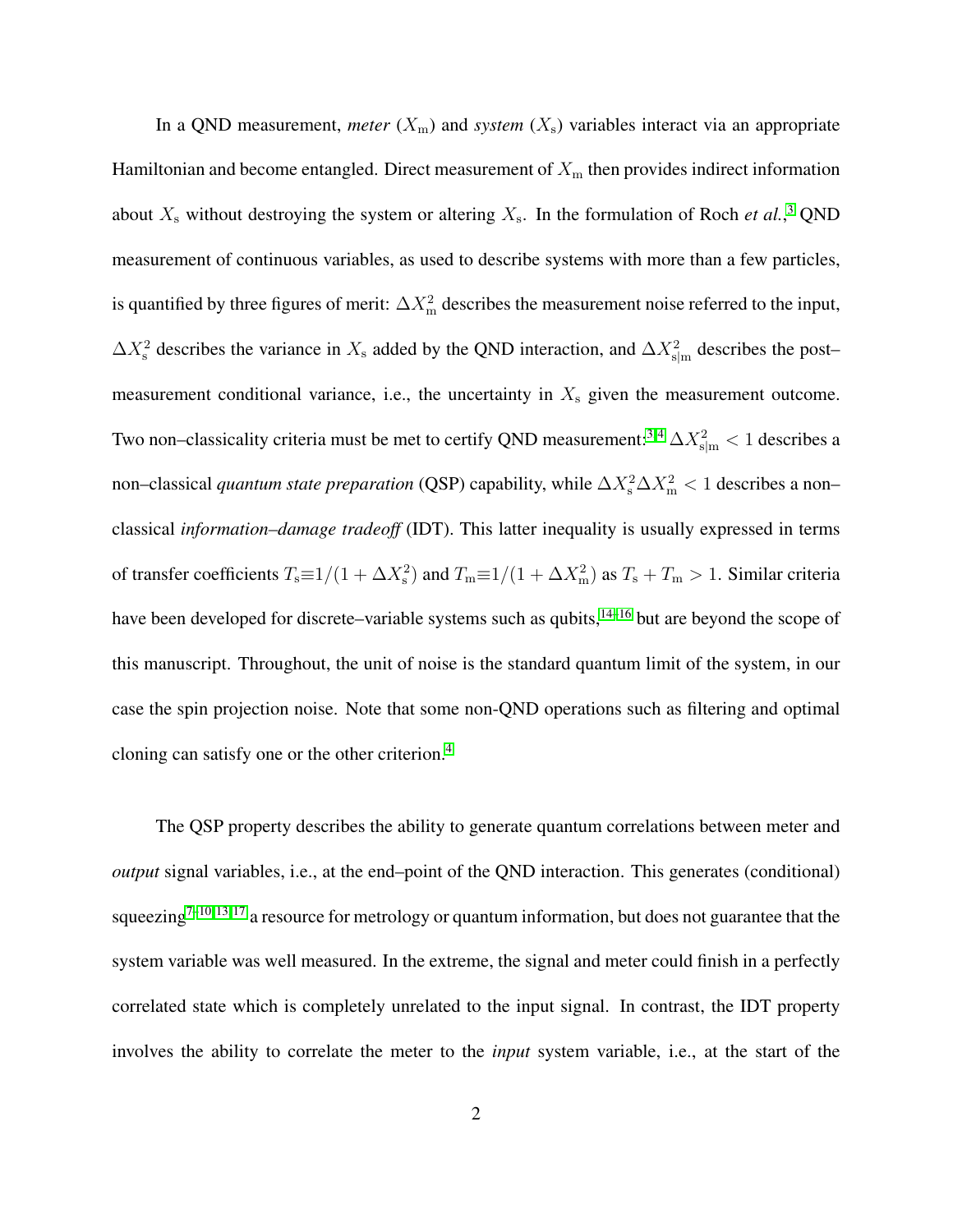QND interaction. This is valuable for any precise measurement, but does not imply measurement– induced squeezing. For example, the measurement could faithfully copy the signal onto the meter,  $\Delta X_{\rm m}^2 \approx 1$ , before adding two units of quantum noise to the signal,  $\Delta X_{\rm s}^2 = 2$ . This satisfies IDT, as  $T_s + T_m \approx \frac{4}{3} > 1$ , but it leaves the system in an extra–noisy state. Satisfying both QND criteria implies the generation of quantum correlations between the meter and both the input *and* output state of the system variable. This is important in metrological applications involving monitoring dynamical variables, such as in quantum waveform estimation<sup>[26](#page-14-0)</sup> or the study of how quantum correlations in degenerate quantum gases evolve.<sup>[21,](#page-13-4)22</sup> Repeated QND measurements of the same input state that satisfy both criteria are similarly required in various continuous-variable quantum information applications, for example, proposals for generating non–gaussian states,<sup>[19](#page-13-2)</sup> or quantum information processing protocols.<sup>[24,](#page-13-6) [25](#page-13-7)</sup> We note that QND measurement of dynamical variables has recently been placed in a more general theoretical framework in Ref.<sup>[27](#page-14-1)</sup>

In optics, direct measurement of  $X_s$  and  $X_m$  can be compared against the QND criteria. With the macroscopic material systems used to date,  $X_s$  is not directly measurable with quantum–limited precision. Nevertheless, the statistics of  $X<sub>m</sub>$  from two repeated QND measurements, e.g., condi-tional variances have been used to demonstrate QSP.<sup>7-[10](#page-12-0)</sup> However, the statistics of only two pulses are insufficient to verify the non–classical IDT criterion. We note also that these experiments required independent measurements of the system coherence before and after the QND measurement to characterize damage done to the initial state and establish the reference quantum noise for verifying QSP. Such measurements are not possible in many proposed QND applications, for example with unpolarized atomic ensembles.<sup>21-[23,](#page-13-5) [28](#page-14-2)</sup> As shown in reference,<sup>[29](#page-14-3)</sup> statistics of *three* successive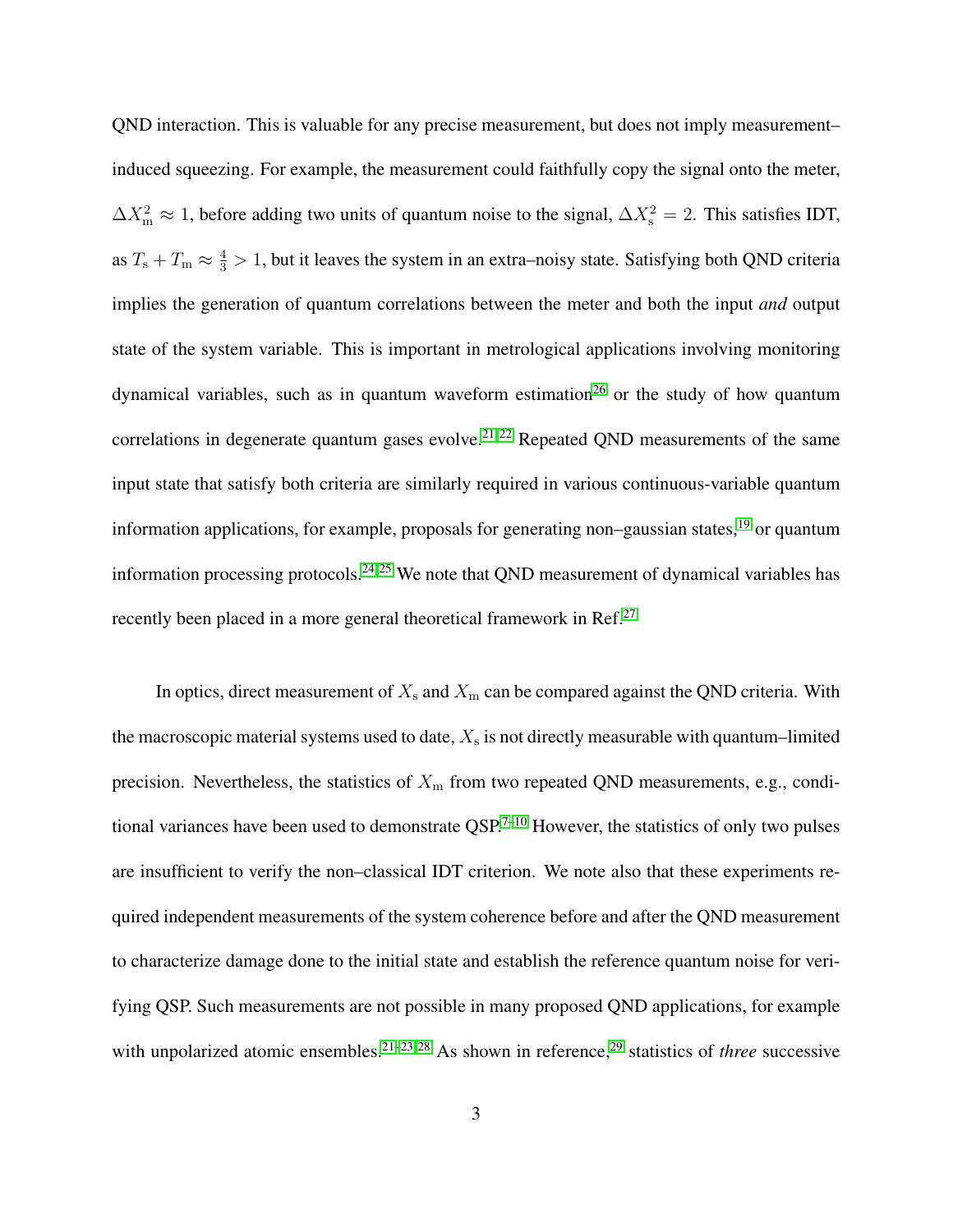QND measurements are sufficient both to find  $T_s$  and  $T_m$ , and to quantify damage to the measured variable, and thus verify both the QSP and the IDT criteria.

Here, we demonstrate certified QND of atomic spins via paramagnetic Faraday rotation in a quantum atom–light interface<sup>[30](#page-14-4)</sup>. In our apparatus, described in detail in Ref., $31$  and illustrated in Fig. [1\(](#page-4-0)a), we work with an ensemble of  $f = 1$  atoms held in an optical dipole trap and interacting with us pulses of near–resonant light propagating along the z-axis. The interaction between the atoms and each pulse of light is characterized by an effective Hamiltonian

<span id="page-3-0"></span>
$$
\tau \hat{H} = \kappa \hat{S}_z \hat{J}_z \tag{1}
$$

which describes an QND measurement of  $\hat{J}_z$  via paramagnetic Faraday rotation: Pulses of light with an input polarization  $\hat{S}_{x}$  and pulse duration  $\tau$  experience a polarization rotation  $\hat{\varphi}^{(out)}$  =  $\hat{\varphi}^{(in)} + \kappa \hat{J}_{z}^{(in)}$  proportional to the collective atomic spin, leaving the spin variable unchanged,  $\hat{J}_z^{(out)} = \hat{J}_z^{(in)}$  (see Methods). For multi-level alkali atoms, this effective Hamiltonian can be synthesized using multicolor or dynamical–decoupling probing techniques.<sup>[7,](#page-11-6)32</sup>

For convenience, we define a scaled rotation angle  $\hat{\phi} \equiv \hat{\varphi}/\kappa$ , so that  $\hat{\phi}^{(\text{out})} = \hat{\phi}_{\text{RO}} + \hat{J}_z^{(\text{in})}$ , where  $\hat{\phi}_{\rm RO} = \hat{S}_{\rm y}^{\rm (in)}/(\kappa \hat{S}_{\rm x}^{\rm (in)})$  is the (scaled) input polarization angle. In our experiment the coupling constant  $\kappa$  is calibrated from independent measurements (see Methods), but it can also be extracted from the noise scaling of a known input state.<sup>[33](#page-14-7)</sup> Fluctuations of  $\hat{\phi}_{\rm RO}$  give the read–out noise var $(\hat{\phi}_{\rm{RO}})$ , which is directly observable by measuring without atoms in the trap.

In order to quantify the QND measurement variances we make three consecutive measure-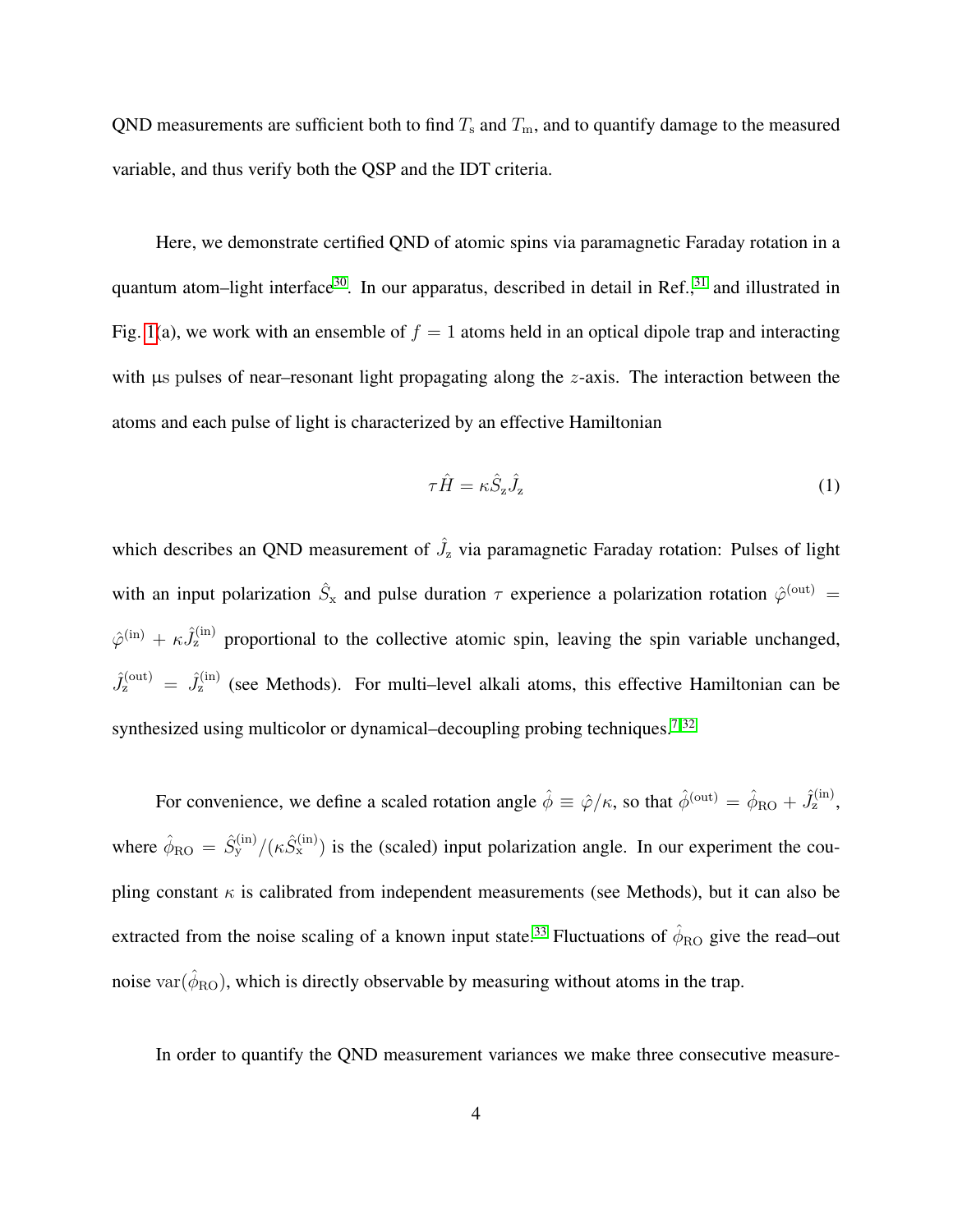

<span id="page-4-0"></span>Figure 1: (a) Experimental geometry. PD: photodiode; L: lens; WP: waveplate; BS: beam-splitter; PBS: polarizing beam-splitter. (b) Measurement pulse sequence. See text for details. Also shown are the correlations between (c) the first two QND measurements, and (d) the first and third QND measurements, with  $N_A = 8.5 \times 10^5$  atoms. The black dashed circles indicate the projection noise of the input coherent spin state, and the red solid circles indicate the measurement read-out noise (due to light shot noise). The ratio of these gives the signal-to-noise of the QND measurement, a measure of the information transfer between the atomic system and meter variable. The difference between the variance of consecutive measurements gives information about the noise introduced into the system variable by the QND measurement. Damage to the system variable  $\hat{J}_z$  is quantified by comparing the covariance between the first and third measurement to that between the first and second measurement.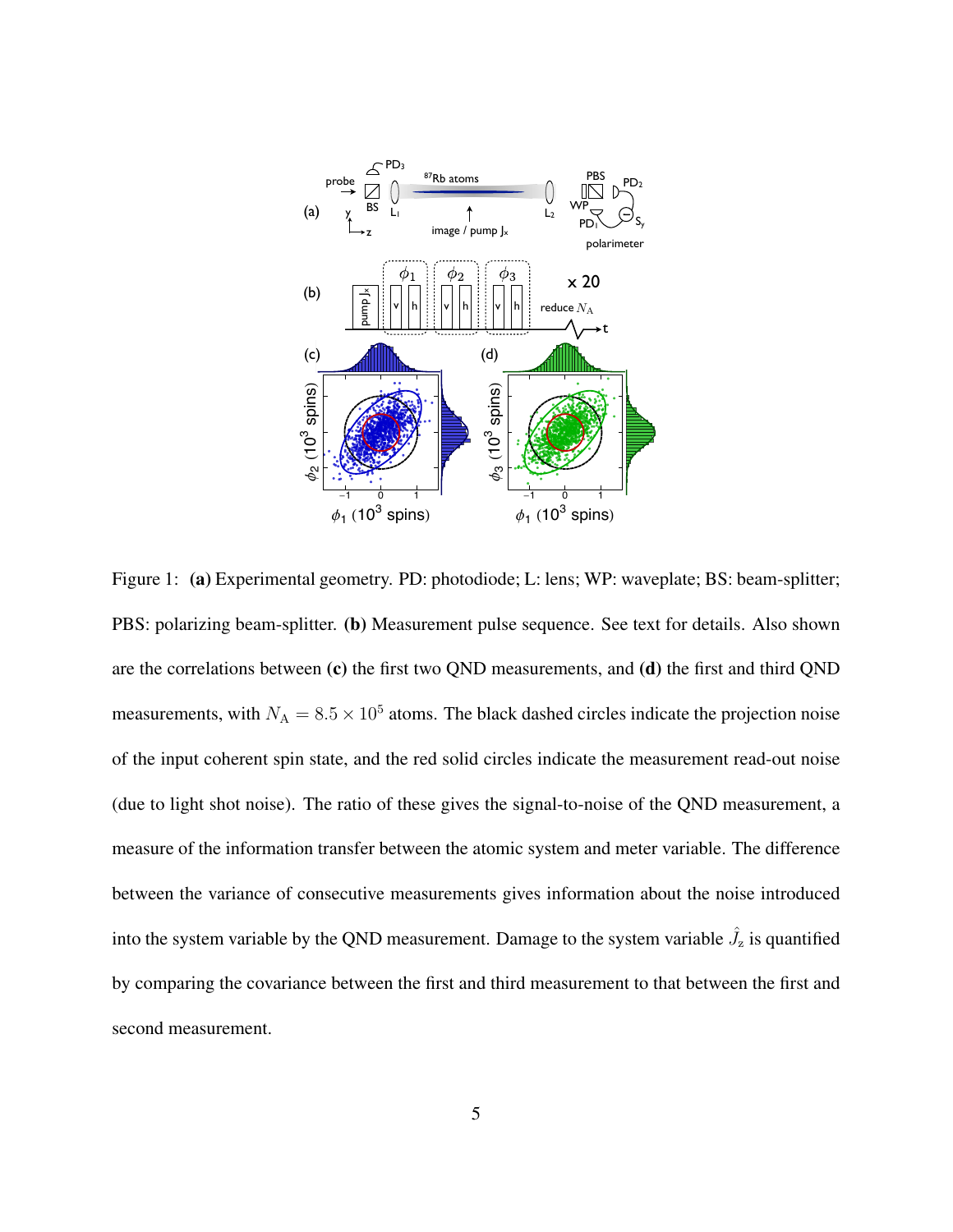ments  $\hat{\phi}_{\{1,2,3\}}$  of  $\hat{J}_z$  (see Fig. [1\(](#page-4-0)b)). The conditional noise reduction is quantified using the first two measurements:  $var(\hat{J}_z|\hat{\phi}_1) \equiv var(\hat{\phi}_1 - \chi \hat{\phi}_2) - var(\hat{\phi}_{RO})$ , where  $\chi \equiv cov(\hat{\phi}_1, \hat{\phi}_2)/var(\hat{\phi}_1)$ .<sup>[10](#page-12-0)</sup> The normalized conditional variance is then:<sup>[29](#page-14-3)</sup>

$$
\Delta X_{\rm s|m}^2 \equiv \frac{\text{var}(\hat{J}_{\rm z}|\hat{\phi}_1)}{r_{\rm A}J_0} \tag{2}
$$

where  $J_0 \equiv \langle \hat{J}_x \rangle/2 = N_A/4$  is the projection–noise of the input atomic state, established from an independent measurement of the atom number  $N_A$ , and  $r_A$  is the fraction of atoms that remain in the input state after the interaction.

To quantify the damage  $r_A$  to the  $\hat{J}_z$  variable due to the QND measurement without resorting to auxiliary measurements requires a comparison of the correlations among all three measurements (see Fig. [1\(](#page-4-0)c) & (d)): In Ref.<sup>[29](#page-14-3)</sup> it is shown that  $r_A \equiv \tilde{\text{cov}}(\hat{\phi}_1, \hat{\phi}_3)/\tilde{\text{cov}}(\hat{\phi}_1, \hat{\phi}_2)$ , where we introduce the notation  $\widetilde{\text{var}}(X) \equiv \text{var}(X) - \text{var}(X_{\text{RO}})$  and  $\widetilde{\text{cov}}(X, Y) \equiv \text{cov}(X, Y) - \text{cov}(X_{\text{RO}}, Y_{\text{RO}})$  for variances and covariances.

The normalized meter and system variances can be written:<sup>[29](#page-14-3)</sup>

$$
\Delta X_{\rm m}^2 \equiv \frac{\text{var}(\hat{\phi}_1) - J_0}{J_0} \tag{3}
$$

$$
\Delta X_{\rm s}^2 \equiv \frac{\widetilde{\rm var}(\hat{\phi}_2) - \widetilde{\rm var}(\hat{\phi}_1)}{r_{\rm A} J_0} \tag{4}
$$

and can be similarly quantified from the statistics of the three successive measurements. The meter variance  $\Delta X_{\text{m}}^2$  is a measure of the information transfer between the atomic system and meter variable:  $var(\hat{\phi}_1)$  includes quantum noise from the system variable (atomic projection noise), and a contribution (light shot–noise) from the meter variable that should be small to ensure that the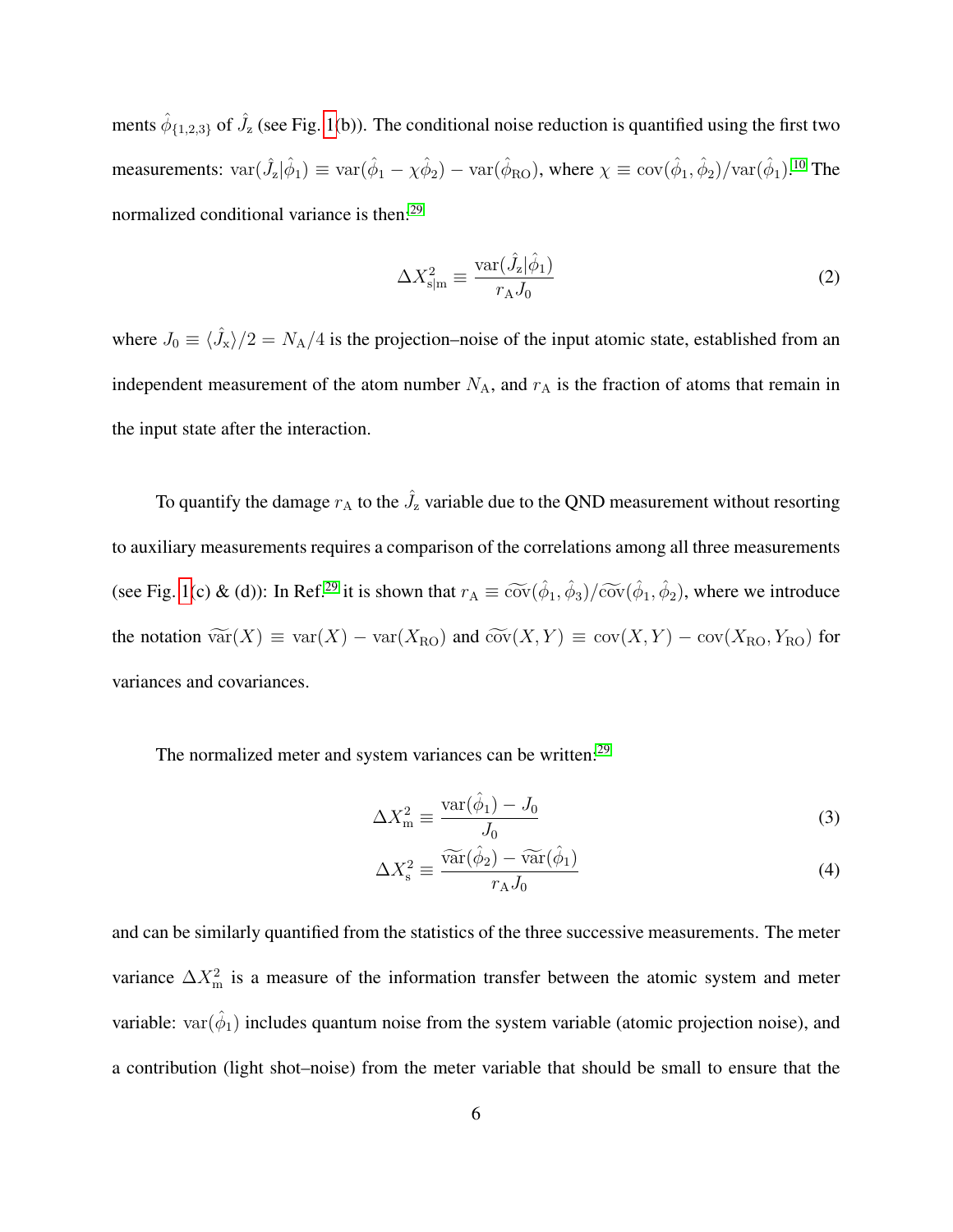system variable is measured with good precision. The system variance  $\Delta X_s^2$  is a measure of the perturbation to the system variable due to the QND measurement.

We gain insight into the expected behaviour with a simple model of an ideal OND measure-ment. As described in Refs.<sup>[30,](#page-14-4) [34](#page-14-8)</sup> we expect a conditional noise reduction by a factor  $1/(1 + d_0\eta)$  + 2η, where  $d_0 = (\sigma_0/A)N_A$  is the on–resonance optical depth of the atomic ensemble with  $\sigma_0$  the on–resonance scattering cross–section and A an effective interaction area, and  $\eta$  is the probability that any given atom suffers decoherence due to spontaneous scattering from the probe beam. Note that  $d_0\eta = \kappa^2 N_A N_L/2$  is the ratio of atomic projection noise var $(J_z)$  to readout noise var $(\hat{\phi}_{RO})$ at the standard quantum–limit, i.e., it is the signal–to–noise ratio when measuring a spin coherent state.

The conditional variance can then be expressed as

<span id="page-6-0"></span>
$$
\Delta X_{\text{slm}}^2 = \frac{1}{(1 + d_0 \eta)(1 - \eta)} + \frac{2\eta}{1 - \eta}.\tag{5}
$$

Similarly, the measurement noise referred to the input is just the inverse of the signal–to–noise ratio,  $\Delta X_{\text{m}}^2 = 1/d_0 \eta$ , and if we define  $\delta J_{\text{s}} \equiv (\tilde{\text{var}}(\hat{\phi}_2) - \tilde{\text{var}}(\hat{\phi}_1))/J_0$  (in units of the atomic projection noise) so that  $\Delta X_{\rm s}^2 = \delta J_{\rm s}/(1-\eta)$ , then we have

<span id="page-6-1"></span>
$$
\Delta X_{\rm m}^2 \Delta X_{\rm s}^2 = \frac{\delta J_{\rm s}}{d_0 \eta (1 - \eta)}.\tag{6}
$$

Eqs. [5](#page-6-0) and [6](#page-6-1) have different dependence on  $d_0$  and  $\eta$ , with the result that some conditions satisfy QSP but not IDT and vice–versa. As shown in Fig. [2,](#page-7-0) for sufficient  $d_0$ , low  $\eta$  gives QSP, high  $\eta$ gives IDT, and intermediate  $\eta$  can give both, i.e., QND.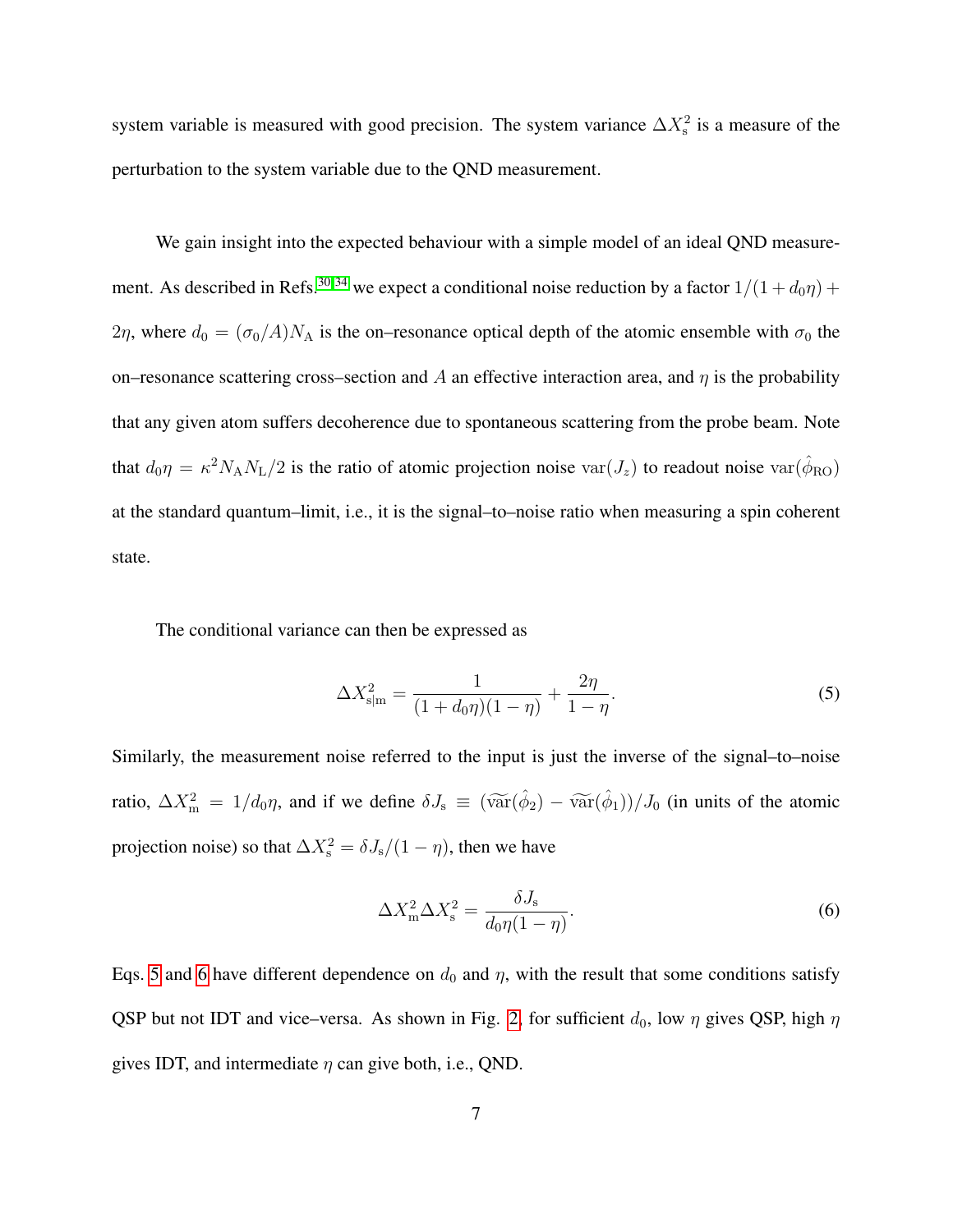

<span id="page-7-0"></span>Figure 2: Blue diamonds: Conditional variance and transfer coefficients quantified via three successive QND measurements. Shading represents a change in  $N_A$  from  $3.9 \times 10^4$  (light blue) to  $8.5 \times 10^5$  (dark blue). Error bars indicate  $\pm 1\sigma$  statistical errors. Orange diamond: best observed QND measurement with  $\Delta X_{\text{slm}}^2 = 0.64(5)$ ,  $T_{\text{m}} + T_{\text{s}} = 1.72(4)$  and  $N_A = 8.5 \times 10^5$ . Contours show the simple model described in Eqs. [5](#page-6-0) and [6](#page-6-1) using the measured disturbance parameter  $\delta J_s$  =  $0.3(2)$ ; solid curves show contours of increasing on-resonant optical depth  $d_0$ , and dashed curves increasing  $\eta$ . Black squares: QND measurements of optical fields reviewed in reference.<sup>[4](#page-11-3)</sup> Green dotted lines: demonstrated QSP from spin squeezing results reported in Refs.<sup>[7](#page-11-6)-10</sup> The transfer coefficients are unknown for these results. We do not include results from Refs.<sup>[5,](#page-11-4)6</sup> for lack of an estimate of the damage to the measured state. Labels indicate the regions available to: classical measurements, quantum state preparation (QSP) without IDT, non-classical information-damage tradeoff (IDT) without QSP, and quantum non-demolition (QND).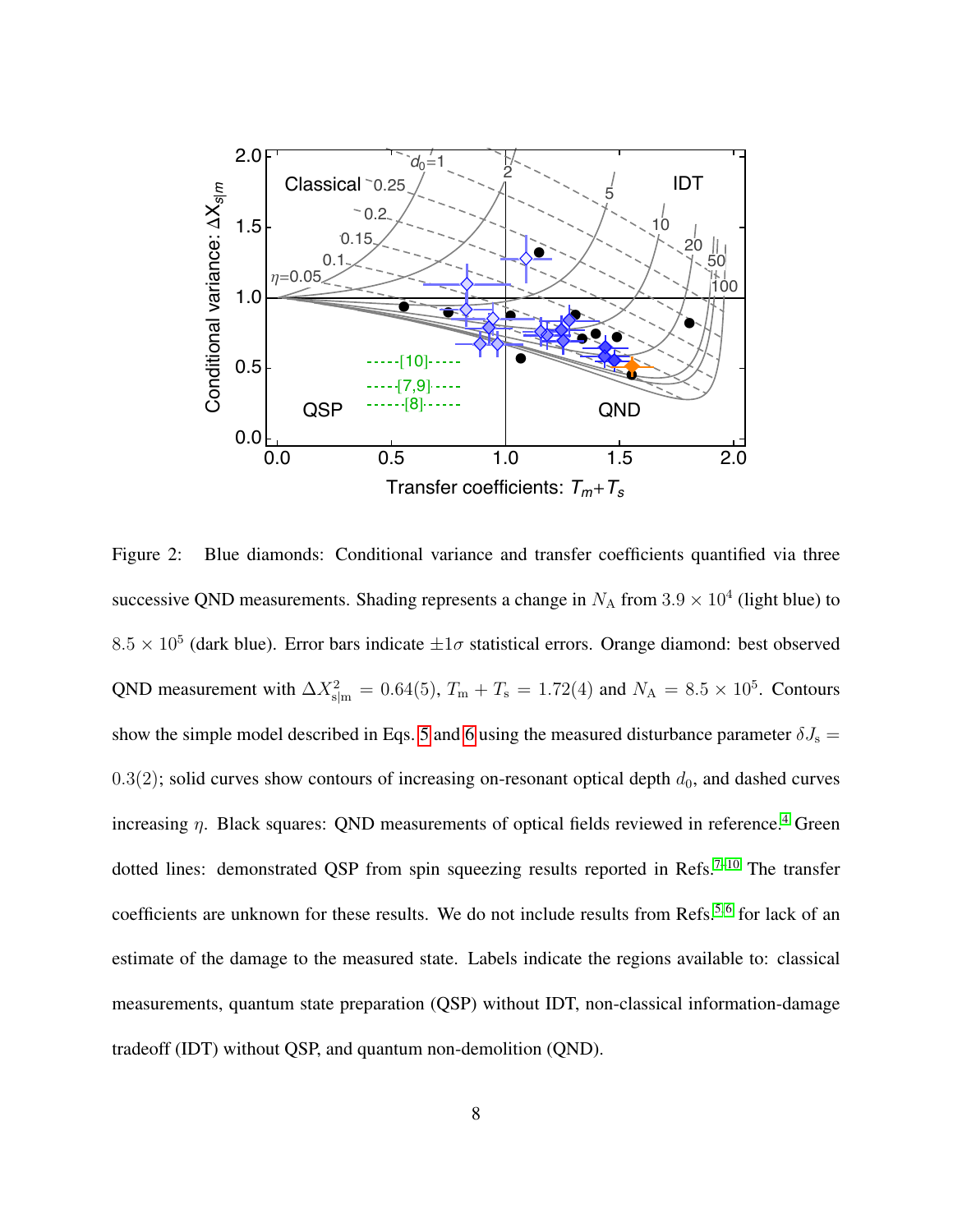In our experiment we trap between  $3.9 \times 10^4$  and  $8.5 \times 10^5$  atoms in a weakly focused single beam optical dipole trap. We probe the atoms with 2  $\mu$ s duration pulses of light propagating along the z-axis, with on average  $2 \times 10^8$  photons per pulse and about 1 GHz detuned from the  $D_2$  line. The trap geometry produces a large atom–light interaction for light propagating along the trap axis, characterized by the effective on–resonance optical depth  $d_0$ . Dynamical–decoupling techniques allow us to make projection–noise–limited measurements of the spin–1 atoms using pairs of alter-nately h- and v-polarized pulses,<sup>[32](#page-14-6)</sup> with a demonstrated spin read–out noise of  $(515 \text{ spins})^2$ .<sup>[33](#page-14-7)</sup> From independent measurements, we estimate a maximum optical–depth  $d_0 = 43.5$  and the probability of damage to any given atom's state due to scattering  $\eta = 0.093$ .<sup>[10](#page-12-0)</sup>

The results of the measurement as a function of increasing atom number  $N_A$  are shown as blue diamonds in Fig. [2.](#page-7-0) A conditional variance  $\Delta X_{\rm s|m}^2 < 1$  indicates successful QSP and results in a spin–squeezed atomic state.<sup>[10](#page-12-0)</sup> With  $N_A = 8.5 \times 10^5$  atoms, we measure  $\Delta X_{\text{slm}}^2 = 0.64(5)$ , with a fraction of atoms remaining in the initial state  $r_A = 0.76(4)$ . The normalized meter and system variances with the same number of atoms were  $\Delta X_{\rm m}^2 = 0.11(5)$  and  $\Delta X_{\rm s}^2 = 0.23(1)$ , giving  $T_m + T_s = 1.72(4) > 1$ , demonstrating a non–classical IDT, thus fulfilling both criteria for certified QND measurement. For comparison, with our parameters the simple model of Eqs. [5](#page-6-0) and [6](#page-6-1) gives a QSP parameter  $\Delta X_{\text{slm}}^2 = 0.42(2)$  and IDT parameters  $\Delta X_{\text{m}}^2 = 0.25(3)$  and  $\Delta X_{\text{s}}^2 = 0.3(2)$ , or  $T_{\rm m} + T_{\rm s} = 1.6(1)$ .

QND measurement techniques play increasingly important role in diverse applications, from quantum metrology<sup>[7](#page-11-6)-10, [17](#page-13-0)</sup> and quantum memory,<sup>[18](#page-13-1)</sup> to proposals for producing<sup>[19](#page-13-2)</sup> and detecting<sup>[20](#page-13-3)</sup>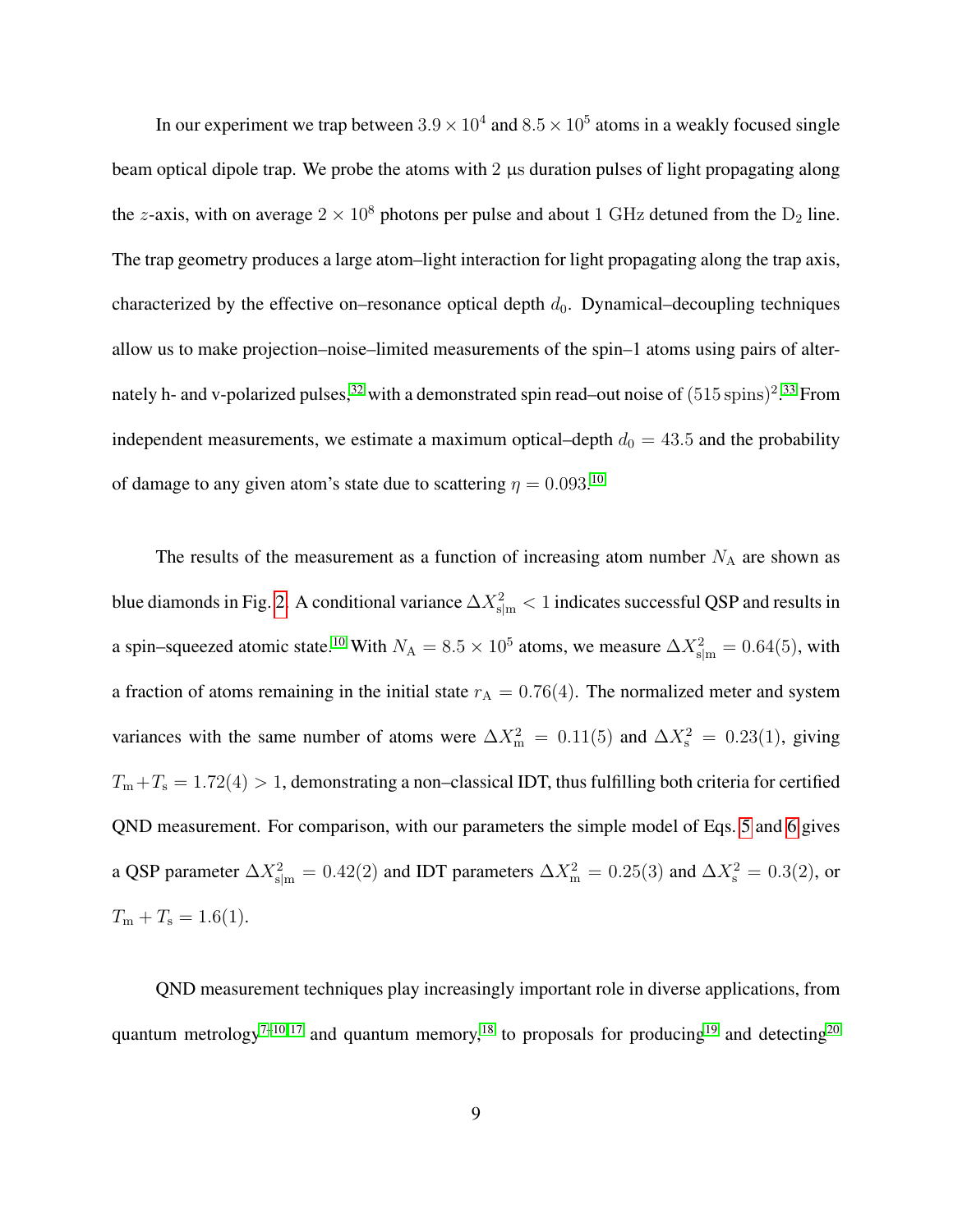non–gaussian states, continuous–variable quantum information processing protocols<sup>[24,](#page-13-6)25</sup> and in hybrid quantum devices.<sup>[35](#page-15-0)</sup> The pulsed measurement techniques demonstrated here can be applied to QND measurement of any continuous variable material system, and complement similar criteria established for discrete variable experiments.<sup>[14–](#page-12-3)[16](#page-12-4)</sup> They may be particularly useful in experiments in which auxiliary measurement of the system coherence are not possible, such as applications requiring unpolarized atomic ensembles.<sup>[23,](#page-13-5) [28](#page-14-2)</sup> We note also that pulsed QND measurement techniques have recently been used to demonstrate ponderomotive squeezing, measurement-induced cooling and quantum state tomography in nanomechanical oscillators.<sup>[13](#page-12-2)</sup> Verifying that both the QSP and IDT criteria of QND measurement are satisfied will be important in applications requiring multiple repeated measurements of the same system, such as in monitoring dynamical quantum variables<sup>[21,](#page-13-4) [22,](#page-13-8) [26,](#page-14-0) [27](#page-14-1)</sup> and in some continuous-variable quantum information protocols.<sup>[19,](#page-13-2) [24,](#page-13-6) [25](#page-13-7)</sup>

## Methods

**Atom-light interaction** The atoms are described by collective spin  $\hat{\mathbf{J}} = \sum_n \hat{\mathbf{j}}^{(n)}$  where  $\hat{\mathbf{j}}$  is a pseudo spin–1/2 operator on the  $|f = 1, m_f = \pm 1\rangle$  subspace and the sum runs over the N<sub>A</sub> atoms in the ensemble. The light pulse, with  $N_L$  photons on average, is described by the Stokes operator  $\hat{S}_i \equiv \frac{1}{2}$  $\frac{1}{2}(a_I^{\dagger}$  $_L^{\dagger}, a_I^{\dagger}$  $R^{\dagger}$ ) $\sigma_i(a_L, a_R)^T$  where  $a_{L,R}$  are annihilation operators for the left– and right–circular polarizations and  $\sigma_i$  are the Pauli matrices. The input pulses are polarized with  $\langle \hat{S}_x \rangle = N_L/2$ . To lowest order in the atom-light coupling constant  $\kappa$  — which depends on the trap and probe beam geometry, excited–state linewidth, laser detuning, and the hyperfine structure of the atom — the interaction described by Eq. [1](#page-3-0) produces a rotation of the state:  $\hat{O}^{(\text{out})}=\hat{O}^{(\text{in})}-i\tau[\hat{O}^{(\text{in})},\hat{H}]$ . For an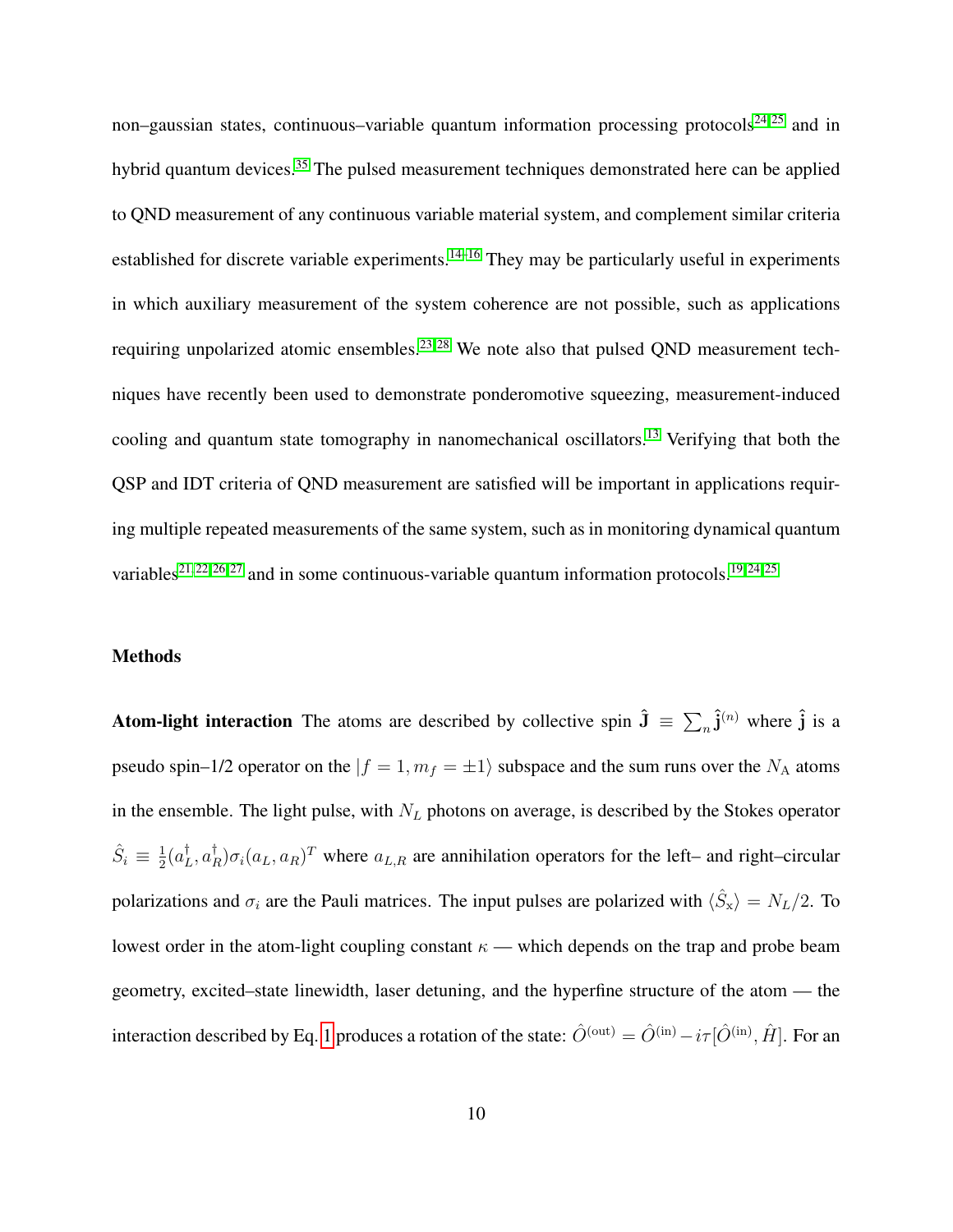input atomic polarization  $\langle \hat{J}_x \rangle = N_A/2$ , corresponding to a coherent spin state (CSS), this imprints information about the system variable  $\hat{J}_z$  onto the measurement variable  $\hat{S}_y$  without changing  $\hat{J}_z$ 

$$
\hat{S}_{\mathbf{y}}^{(\text{out})} = \hat{S}_{\mathbf{y}}^{(\text{in})} + \kappa \hat{S}_{\mathbf{x}}^{(\text{in})} \hat{J}_{\mathbf{z}}^{(\text{in})} \tag{7}
$$

$$
\hat{J}_{\mathbf{z}}^{(\text{out})} = \hat{J}_{\mathbf{z}}^{(\text{in})} \tag{8}
$$

which describe a QND measurement of the collective atomic spin  $\hat{J}_z$ . The parameter  $\kappa \hat{S}_x$  parametrizes information transfer between the atoms and light, however increasing  $\kappa \hat{S}_{x}$  also increases damage to the atomic state via spontaneous scattering.<sup>[30](#page-14-4)</sup>

**Measurement cycle** In each experimental cycle we prepare a coherent spin state  $\langle \hat{J}_x \rangle = N_A/2$ via optical pumping and make three successive QND measurements using a train of µs pulses of light with alternating h– and v–polarization, at a detuning of 600 MHz to the red of the  $f = 1 \rightarrow$  $f' = 0$  transition on the  $D_2$  line, detected by a shot–noise–limited polarimeter. We synthesize the interaction described in Eq. [1](#page-3-0) by combining the measurement results of consecutive pulses with orthogonal polarization.<sup>[10,](#page-12-0)32</sup> We vary the number of atoms,  $N_A$ , from  $3.9 \times 10^4$  to  $8.5 \times 10^5$  by briefly switching off the optical dipole trap for 100  $\mu$ s after each measurement, which reduces the atom number by ∼ 15 %, and repeating the sequence 20 times per trap loading cycle. At the end of each cycle the measurement is repeated without atoms in the trap. To collect statistics, the entire cycle is repeated  $\sim 1000$  times.

**Calibration** The coupling constant  $\kappa = 1.47 \times 10^{-7}$  radians per spin is calibrated against a mea-surement of the atom number made by absorption imaging.<sup>[33](#page-14-7)</sup> To account for the spatial variation in the coupling between the probe beam and the trapped atoms, we define an effective atom number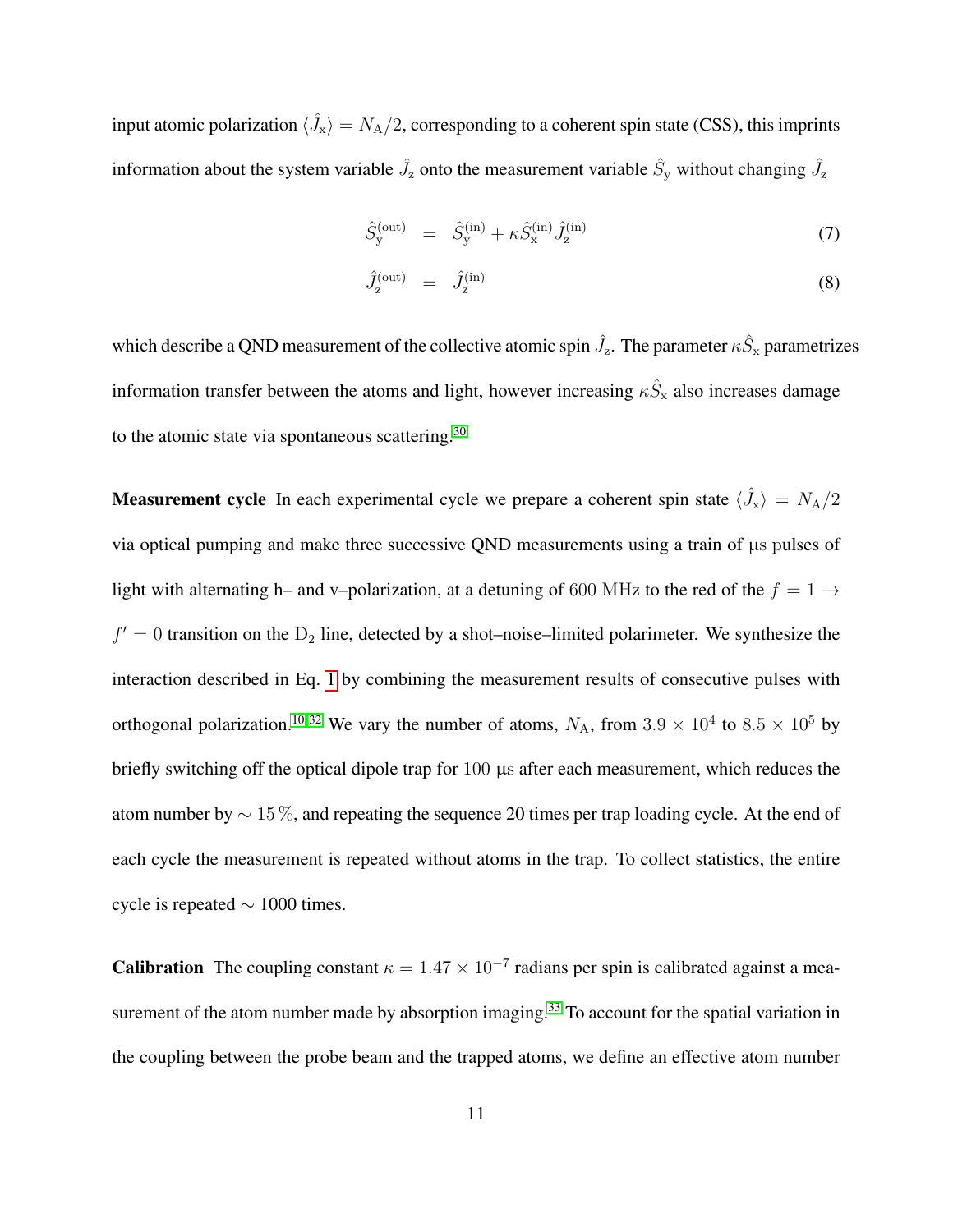such that the parametric Faraday rotation signal is proportional to the total number of atoms, and the expected variance of the measurement variable is  $var(\hat{J}_z) \equiv N_A/4$ .<sup>[7](#page-11-6)-9</sup> For our trap and probe geometry  $N_{\rm A}=0.9 N_{\rm A}^{\rm (total)}$ A . [10](#page-12-0)

- <span id="page-11-0"></span>1. Braginsky, V. B., Vorontsov, Y. I. & Thorne, K. S. Quantum nondemolition measurements. *Science* 209, 547–557 (1980).
- <span id="page-11-1"></span>2. Braginsky, V. B. & Vorontsov, Y. I. Quantum-mechanical limitations in macroscopic experiments and modern experimental technique. *Sov. Phys. Usp.* 17, 644–650 (1975).
- <span id="page-11-2"></span>3. Roch, J. F., Roger, G., Grangier, P., Courty, J. M. & Reynaud, S. Quantum nondemolition measurements in optics - a review and some recent experimental results. *Appl. Phys. B* 55, 291–297 (1992).
- <span id="page-11-3"></span>4. Grangier, P., Levenson, J. A. & Poizat, J.-P. Quantum non-demolition measurements in optics. *Nature* 396, 537–542 (1998).
- <span id="page-11-4"></span>5. Kuzmich, A., Mandel, L. & Bigelow, N. P. Generation of spin squeezing via continuous quantum nondemolition measurement. *Phys. Rev. Lett.* 85, 1594–1597 (2000).
- <span id="page-11-5"></span>6. Takano, T., Fuyama, M., Namiki, R. & Takahashi, Y. Spin squeezing of a cold atomic ensemble with the nuclear spin of one-half. *Phys. Rev. Lett.* 102, 033601 (2009).
- <span id="page-11-6"></span>7. Appel, J. *et al.* Mesoscopic atomic entanglement for precision measurements beyond the standard quantum limit. *Proc. Natl. Acad. Sci. USA* 106, 10960–10965 (2009).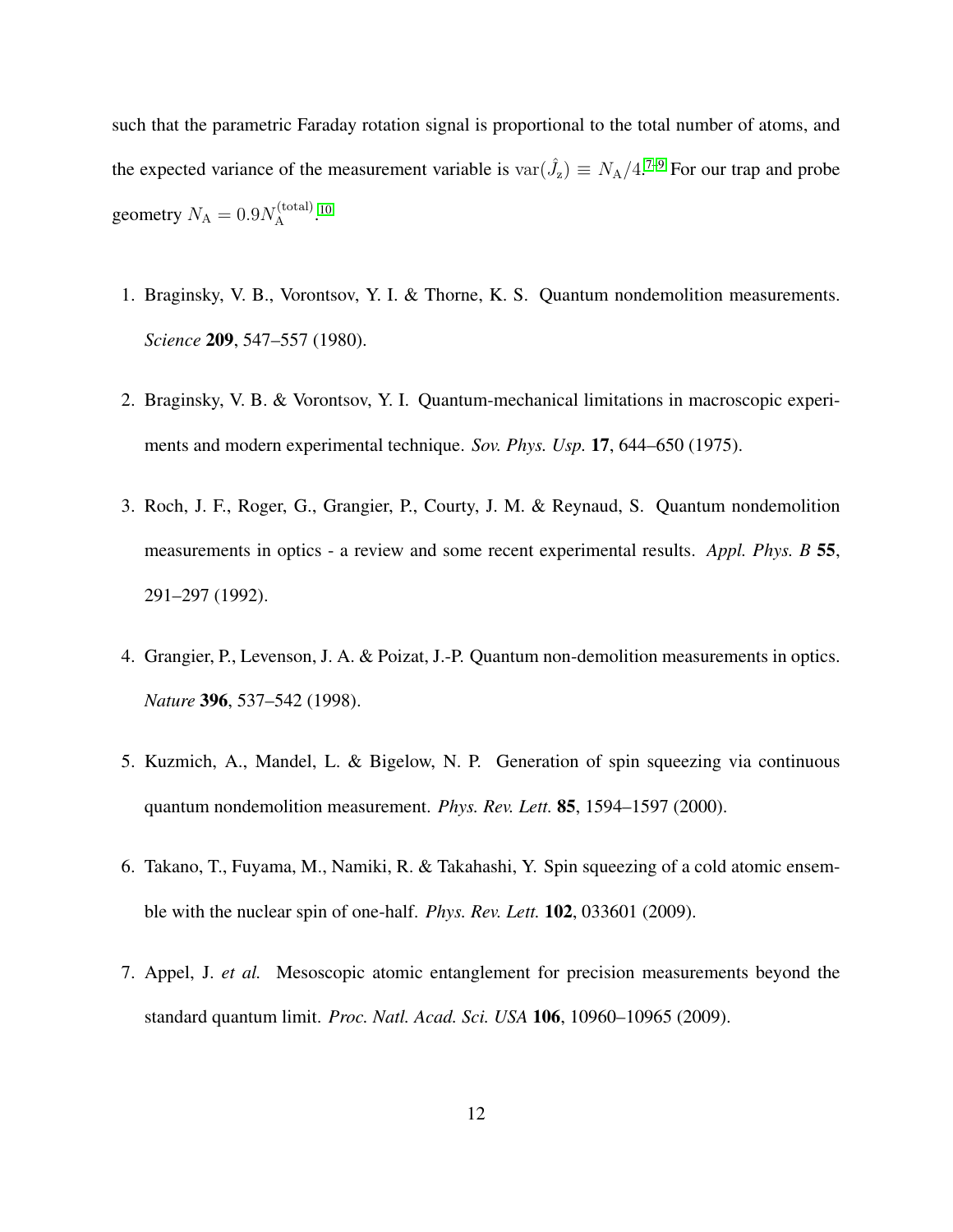- 8. Schleier-Smith, M. H., Leroux, I. D. & Vuletić, V. States of an ensemble of two-level atoms with reduced quantum uncertainty. *Phys. Rev. Lett.* 104, 073604 (2010).
- <span id="page-12-5"></span>9. Chen, Z., Bohnet, J. G., Sankar, S. R., Dai, J. & Thompson, J. K. Conditional spin squeezing of a large ensemble via the vacuum rabi splitting. *Phys. Rev. Lett.* 106, 133601 (2011).
- <span id="page-12-0"></span>10. Sewell, R. J. *et al.* Magnetic sensitivity beyond the projection noise limit by spin squeezing. *Phys. Rev. Lett.* 109, 253605 (2012).
- <span id="page-12-1"></span>11. Thompson, J. D. *et al.* Strong dispersive coupling of a high-finesse cavity to a micromechanical membrane. *Nature* 452, 72–75 (2008).
- 12. Hertzberg, J. B. *et al.* Back-action-evading measurements of nanomechanical motion. *Nature Phys.* 6, 213–217 (2010).
- <span id="page-12-2"></span>13. Vanner, M. R., Hofer, J., Cole, G. D. & Aspelmeyer, M. Experimental Pulsed Quantum Optomechanics. *Preprint at<http://lanl.arxiv.org/abs/1211.7036>* (2012).
- <span id="page-12-3"></span>14. Ralph, T. C., Bartlett, S. D., O'Brien, J. L., Pryde, G. J. & Wiseman, H. M. Quantum nondemolition measurements for quantum information. *Phys. Rev. A* 73, 012113 (2006).
- 15. Lupascu, A. *et al.* Quantum non-demolition measurement of a superconducting two-level system. *Nature Phys.* 3, 119–125 (2007).
- <span id="page-12-4"></span>16. Neumann, P. *et al.* Single-shot readout of a single nuclear spin. *Science* 329, 542–544 (2010).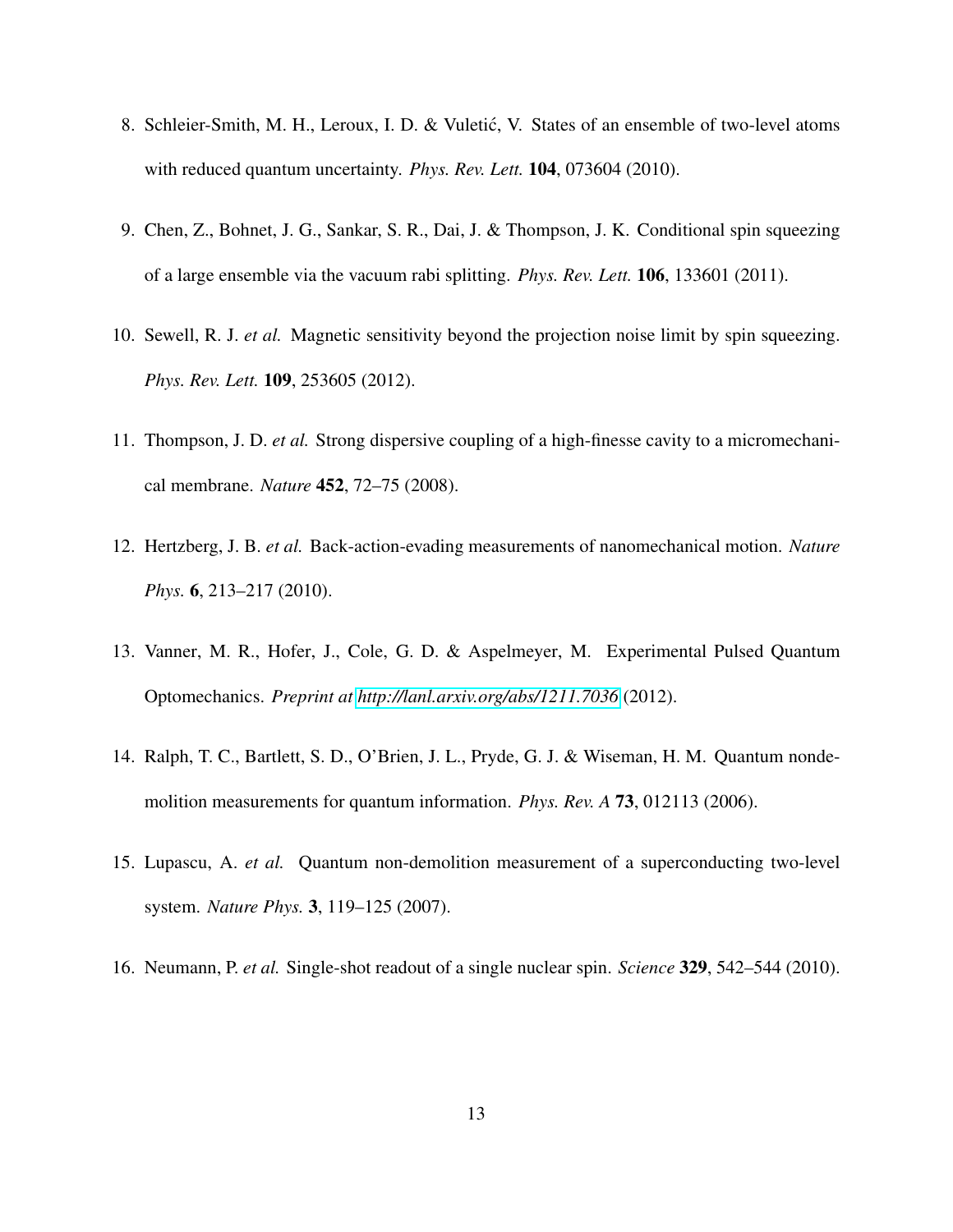- <span id="page-13-0"></span>17. Inoue, R., Tanaka, S., Namiki, R., Sagawa, T. & Takahashi, Y. Unconditional spin squeezing via measurement-based quantum feedback. *Preprint at<http://lanl.arxiv.org/abs/1301.1016>* (2013).
- <span id="page-13-1"></span>18. Jensen, K. *et al.* Quantum memory for entangled continuous-variable states. *Nature Phys.* 7, 13–16 (2011).
- <span id="page-13-2"></span>19. Massar, S. & Polzik, E. S. Generating a superposition of spin states in an atomic ensemble. *Phys. Rev. Lett.* 91, 060401 (2003).
- <span id="page-13-3"></span>20. Dubost, B. *et al.* Efficient quantification of non-gaussian spin distributions. *Phys. Rev. Lett.* 108, 183602 (2012).
- <span id="page-13-4"></span>21. Eckert, K., Zawitkowski, L., Sanpera, A., Lewenstein, M. & Polzik, E. S. Quantum polarization spectroscopy of ultracold spinor gases. *Phys. Rev. Lett.* 98, 100404 (2007).
- <span id="page-13-8"></span>22. Eckert, K. *et al.* Quantum non-demolition detection of strongly correlated systems. *Nature Phys.* 4, 50–54 (2008).
- <span id="page-13-5"></span>23. Hauke, P., Sewell, R. J., Mitchell, M. W. & Lewenstein, M. Quantum control of spin correlations in ultracold lattice gases. *Phys. Rev. A* 87, 021601 (2013).
- <span id="page-13-6"></span>24. Takano, T., Fuyama, M., Namiki, R. & Takahashi, Y. Continuous-variable quantum swapping gate between light and atoms. *Phys. Rev. A* 78, 010307 (2008).
- <span id="page-13-7"></span>25. Marek, P. & Filip, R. Noise-resilient quantum interface based on quantum nondemolition interactions. *Phys. Rev. A* 81, 042325 (2010).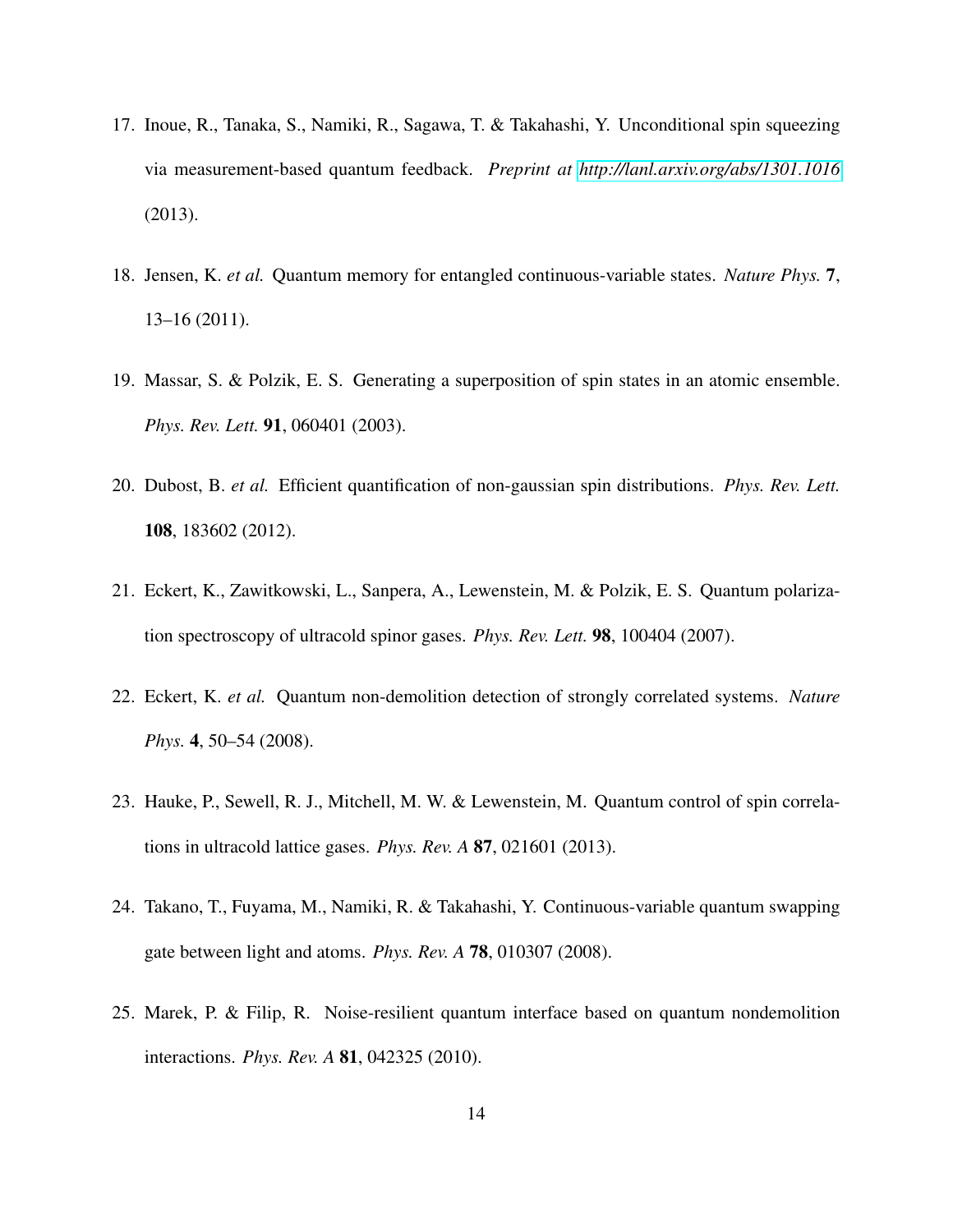- <span id="page-14-0"></span>26. Tsang, M., Wiseman, H. & Caves, C. Fundamental Quantum Limit to Waveform Estimation. *Phys. Rev. Lett.* 106, 090401 (2011).
- <span id="page-14-1"></span>27. Tsang, M. & Caves, C. M. Evading quantum mechanics: Engineering a classical subsystem within a quantum environment. *Phys. Rev. X* 2, 031016 (2012).
- <span id="page-14-2"></span>28. Toth, G. & Mitchell, M. W. Generation of macroscopic singlet states in atomic ensembles. ´ *New J. Phys.* 12, 053007 (2010).
- <span id="page-14-3"></span>29. Mitchell, M. W., Koschorreck, M., Kubasik, M., Napolitano, M. & Sewell, R. J. Certified quantum non-demolition measurement of material systems. *New J. Phys.* 14, 085021 (2012).
- <span id="page-14-4"></span>30. Hammerer, K., Mølmer, K., Polzik, E. S. & Cirac, J. I. Light-matter quantum interface. *Phys. Rev. A* 70, 044304 (2004).
- <span id="page-14-5"></span>31. Kubasik, M. *et al.* Polarization-based light-atom quantum interface with an all-optical trap. *Phys. Rev. A* 79, 043815 (2009).
- <span id="page-14-6"></span>32. Koschorreck, M., Napolitano, M., Dubost, B. & Mitchell, M. W. Quantum nondemolition measurement of large-spin ensembles by dynamical decoupling. *Phys. Rev. Lett.* 105, 093602 (2010).
- <span id="page-14-7"></span>33. Koschorreck, M., Napolitano, M., Dubost, B. & Mitchell, M. W. Sub-projection-noise sensitivity in broadband atomic magnetometry. *Phys. Rev. Lett.* 104, 093602 (2010).
- <span id="page-14-8"></span>34. de Echaniz, S. R. *et al.* Conditions for spin squeezing in a cold <sup>87</sup>Rb ensemble. *J. Opt. B* 7, S548 (2005).